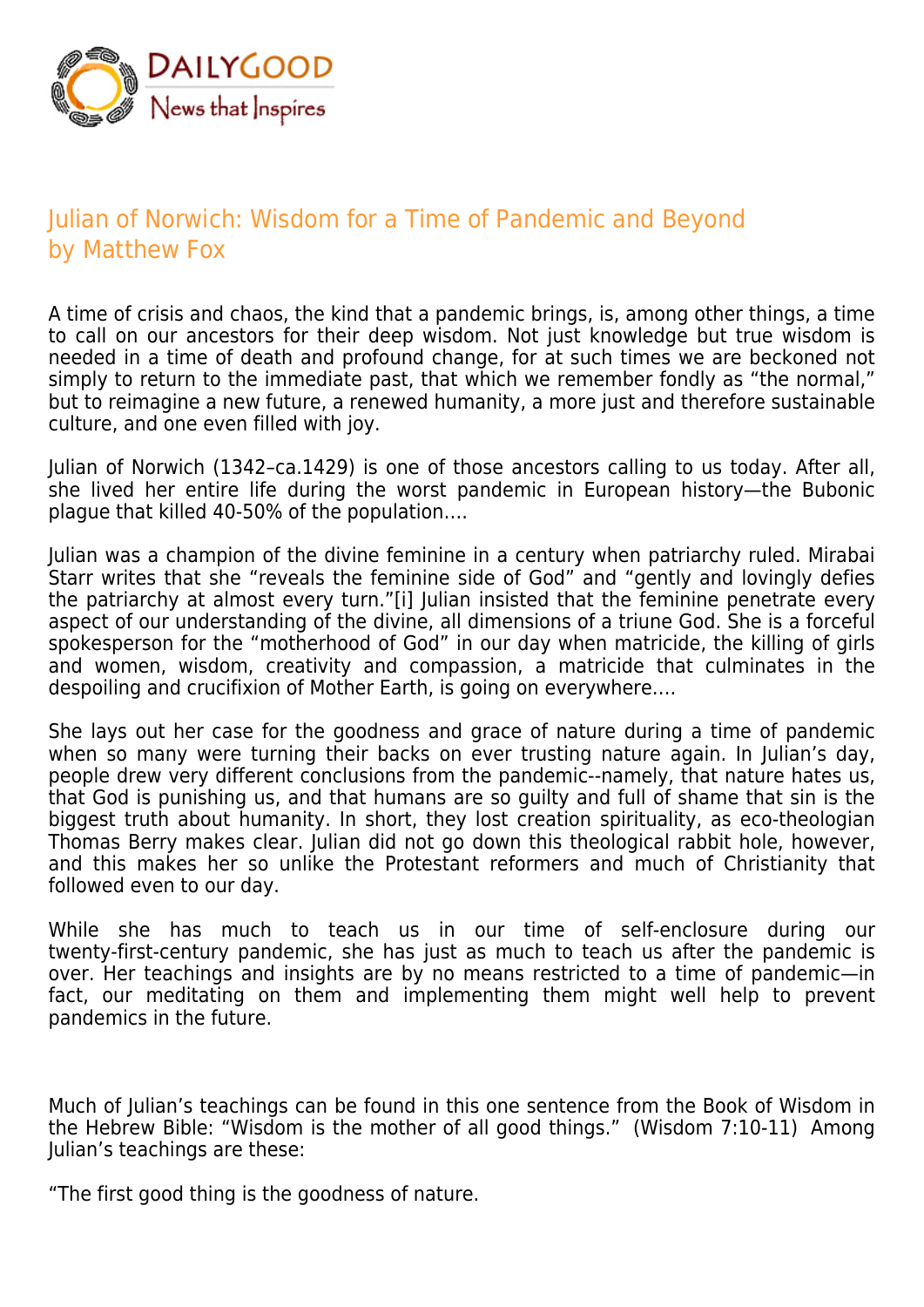God is the same thing as nature.

The goodness in nature is God.

God feels great delight to be our Father.

God feels great delight to be our Mother.

We experience a wondrous mix of well and woe.

The mingling of both well and distress in us is so astonishing that we can hardly tell which state

we or our neighbor are in—that's how astonishing it is!"

The double blow that Julian delivers to patriarchy is to insist on the non-dualism of God and nature, God and humans, body and soul, sensuality and spirituality. Patriarchy thrives on dualism like a vampire thrives on blood. No wonder she was effectively ignored until the late twentieth century—her dismantling and deconstructing of patriarchy did not fit with the empire-building agendas of slavery, colonialism, genocide, and hatred of Mother Earth that we call matricide and has been driving western "civilization" since at least 1492….

The Christianity that invaded indigenous lands all over the world in the late fifteenth to seventeenth centuries could have used Julian's understanding of faith as trust (which, incidentally, was also Jesus's understanding of faith), rather than twisted versions of faith that conquistadores marched to with flags of Christ and the cross. Trusting one's body, sensuality, and passions are at the basis of Julian's non-dualistic creation spirituality. It is trust—as psychologist William Eckhardt demonstrates in his book on a psychology of compassion—that builds compassion, not fear.

Seven hundred years ago, we could not understand Julian and the creation spirituality lineage she carries with her. Today, with a women's movement, women active in scholarship and leadership, a Black Lives Matter movement, and an ecology and extinction rebellion movement—we can! And with matricide and misogyny staring us in the face, we must.

What, after all, is patriarchy if not the killing of the mother? And roping in a punitive Father God to enlist divine sanction and approval?

Who is Julian if not the herald of the Return of the Mother principle of creativity and caring, compassion, justice, and strength? Maybe Julian is to the twenty-first century what Karl Marx (and Charles Dickens) were to the nineteenth. …Julian takes on the privilege and dangers of patriarchy by deconstructing it. Instead of a punitive Father God, she presents us with a loving, Mother God. Instead of exalting survival for the few, she declares a democracy of justice and caring. Instead of a dualism of body vs. soul, masculine vs. feminine, human vs. nature, she proclaims unity. Instead of fear, trust. Instead of leading with the reptilian brain, she thinks with the mammal, co-operative brain. Instead of raping and plundering Mother Earth, she honors the divine in nature and the "web of creation" that Hildegard wrote about. Instead of human egoism and narcissism, she issues a new invitation to celebrate and to share. And instead of self-pity and self-aggrandizement, she models a healthy self-love that leads toward service to